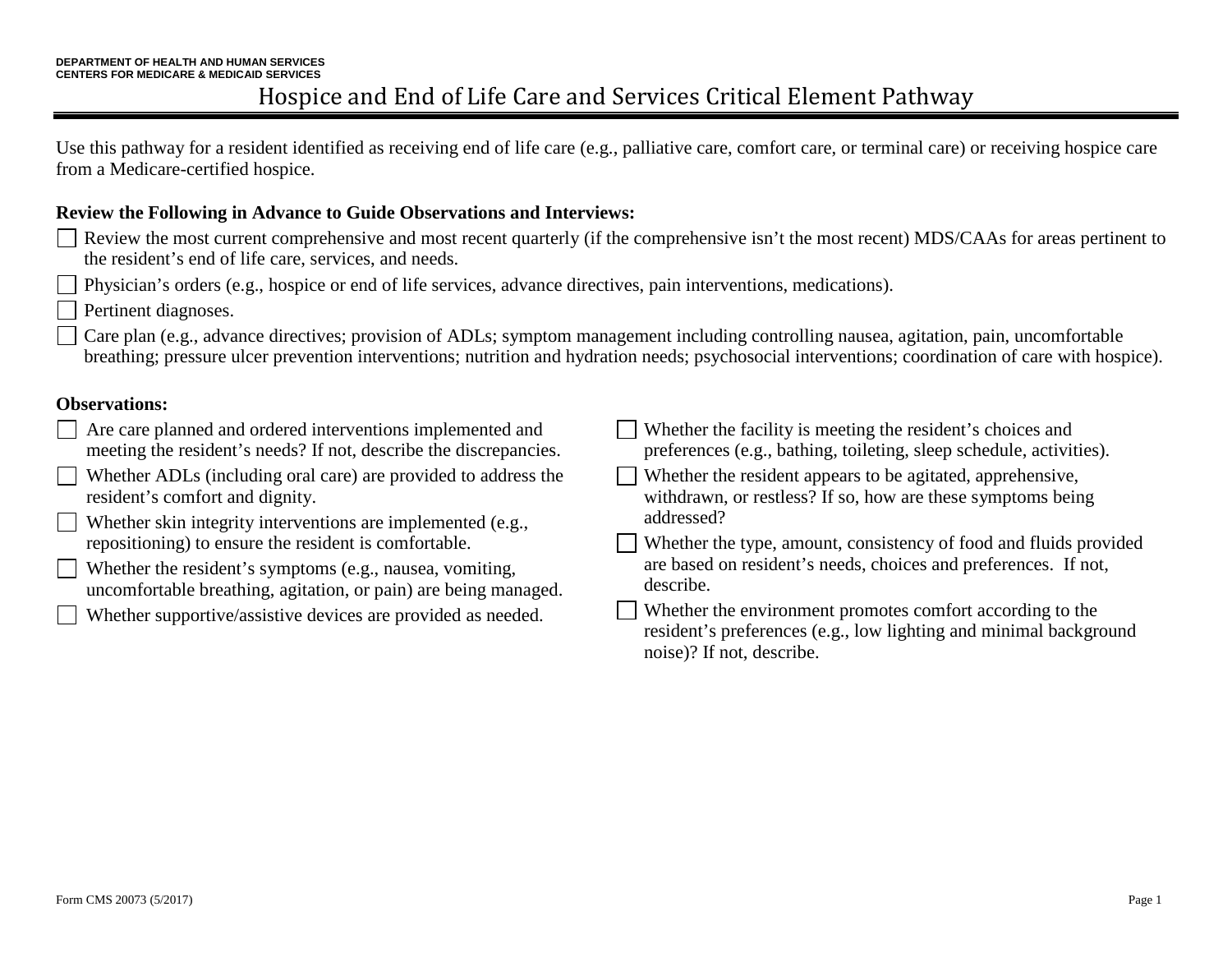| <b>Resident, Representative, or Family Interview:</b>                                                                                                                                                                                                                                                                                                                                                                                                                                                                                                                                                                                                                                                                                                                                                                                                                                | <b>Staff Interviews (Nursing Aides, Nurse, Hospice Staff, Designated</b>                                                                                                                                                                                                                                                                                                                                                                                                                                                                                                                                                                                                                                                                                                                                                                                                                                                                                                                                                                                                                                                                                                            |  |  |
|--------------------------------------------------------------------------------------------------------------------------------------------------------------------------------------------------------------------------------------------------------------------------------------------------------------------------------------------------------------------------------------------------------------------------------------------------------------------------------------------------------------------------------------------------------------------------------------------------------------------------------------------------------------------------------------------------------------------------------------------------------------------------------------------------------------------------------------------------------------------------------------|-------------------------------------------------------------------------------------------------------------------------------------------------------------------------------------------------------------------------------------------------------------------------------------------------------------------------------------------------------------------------------------------------------------------------------------------------------------------------------------------------------------------------------------------------------------------------------------------------------------------------------------------------------------------------------------------------------------------------------------------------------------------------------------------------------------------------------------------------------------------------------------------------------------------------------------------------------------------------------------------------------------------------------------------------------------------------------------------------------------------------------------------------------------------------------------|--|--|
| Whether the resident/representative is aware of:                                                                                                                                                                                                                                                                                                                                                                                                                                                                                                                                                                                                                                                                                                                                                                                                                                     | <b>Hospice Coordinator, DON):</b>                                                                                                                                                                                                                                                                                                                                                                                                                                                                                                                                                                                                                                                                                                                                                                                                                                                                                                                                                                                                                                                                                                                                                   |  |  |
| o The name of the facility interdisciplinary team member/designee<br>who is responsible for working and coordinating with the<br>hospice team for communicating concerns regarding the<br>provision of care; and<br>o How to contact the facility's designated coordinator.<br>If receiving hospice care, have you had any concerns with your                                                                                                                                                                                                                                                                                                                                                                                                                                                                                                                                        | Can you describe the resident's goals for care and treatment at the<br>end of life?<br>What is the basis for the determination that a resident is approaching<br>the end of life?<br>How do you monitor and document symptoms, implement<br>interventions, and document effectiveness of the interventions? Who<br>do you report any changes to?<br>If the resident is transferred to the ER or hospital, how are the<br>resident's choices and preferences regarding care communicated,<br>including advance directives, if applicable?<br>If the resident is receiving hospice care, determine:<br>Whether nursing home staff understand the hospice philosophy<br>and practices;<br>Who is the facility designated IDT member that communicates                                                                                                                                                                                                                                                                                                                                                                                                                                  |  |  |
| hospice care? If so, what are your concerns and do you know who<br>to talk to and how to contact that person?<br>How did the facility involve you in the development of the care plan<br>and goals regarding your care?<br>Do you feel like the care you are receiving reflects your choices and<br>preferences?<br>Were you involved in making choices on the type of care and                                                                                                                                                                                                                                                                                                                                                                                                                                                                                                      |                                                                                                                                                                                                                                                                                                                                                                                                                                                                                                                                                                                                                                                                                                                                                                                                                                                                                                                                                                                                                                                                                                                                                                                     |  |  |
| treatment you are receiving? Do you have an advance directive<br>(according to State law) and is staff aware of your directives? if<br>not, have you or your representative received information on<br>advance directives?<br>Has your care changed recently? If so, were you involved in<br>revisions or changes for care and treatment?<br>Are you experiencing any symptoms (e.g., pain, breathing<br>difficulty, constipation)? How are your symptoms being managed?<br>Have you experienced any anxiety, depression, or grief? How are<br>these needs being addressed?<br>Have you declined any treatments? Why? Did staff find out the<br>reason for the refusal and try to offer alternatives?<br>Do you think the coordination of care between the hospice and<br>facility is meeting your needs? If not, why not? Have you notified<br>staff? Who? What was the resolution? | with hospice and whether he/she meets the qualifications; and<br>What and how often does the IDT member communicate with<br>$\circ$<br>hospice.<br>NOTE: If concerns, see F849 for the hospice written agreement)<br>Can you describe the ongoing $(24/7)$ communication and<br>coordination process between the facility and hospice?<br>Can you describe your responsibilities compared to what hospice<br>provides?<br>How do you share concerns and responses and who coordinates the<br>resident's care with the hospice?<br>How do you communicate with the resident or resident<br>representative, hospice, and the practitioner any change to the<br>resident's condition that may reflect the need to modify or revise the<br>coordinated care plan?<br>If care plan concerns are noted, interview staff responsible for care<br>planning as to the rationale for the current care plan. NOTE: If<br>concerns are identified with coordination of care, communication<br>with the hospice, or responses to concerns, interview the facility-<br>delegated coordinator. It may be necessary to interview the<br>designated hospice coordinator regarding resident concerns. |  |  |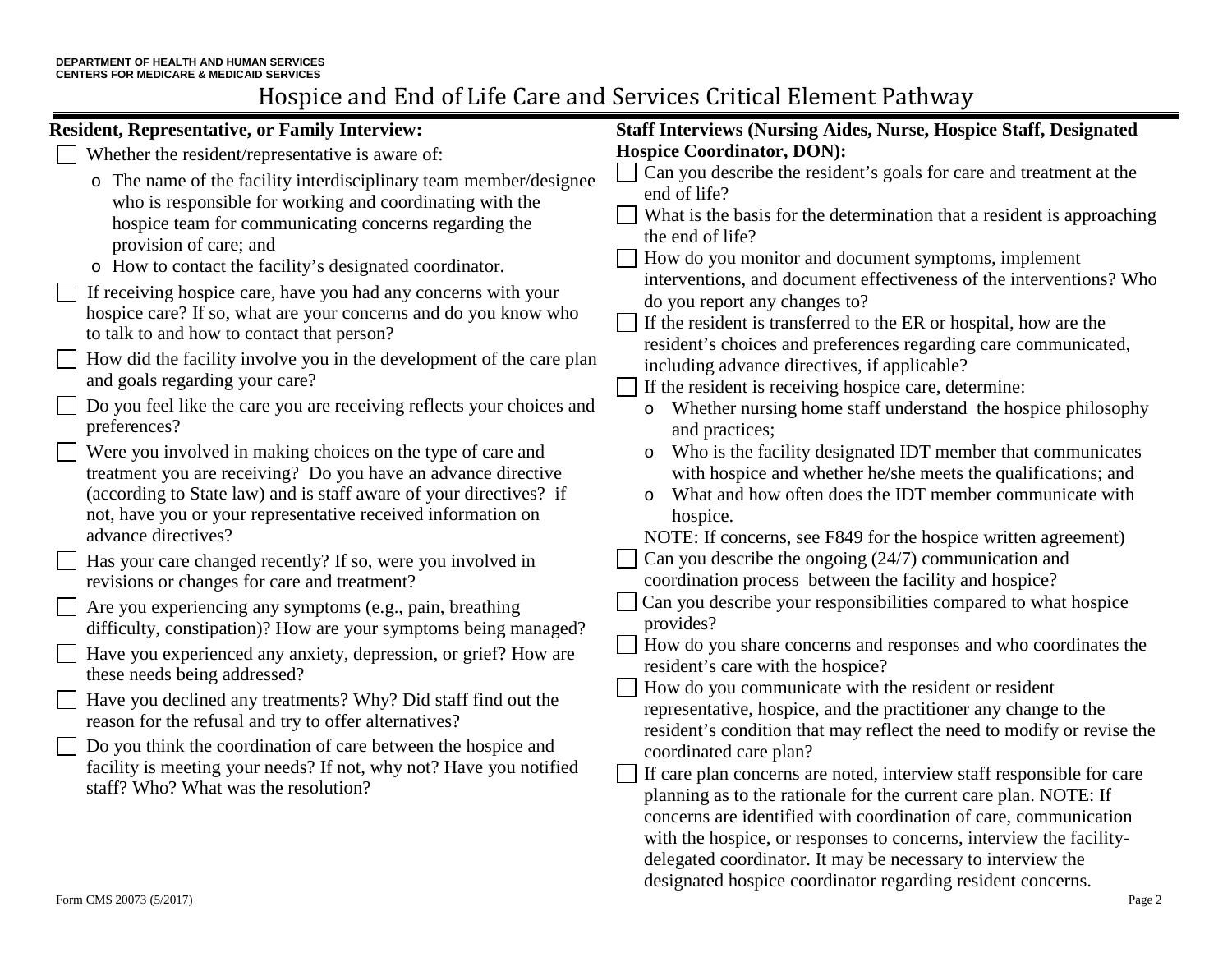### **Record Review:**

|                                                                       | Is the care plan comprehensive? Does it address identified needs,<br>measureable goals, resident involvement, treatment preferences, and<br>choices? Is the most recent hospice care plan included? Has the care<br>plan been revised to reflect any changes?<br>Does the care plan reflect the resident's diagnosis, palliative care and<br>interventions, as appropriate, such as: |                                                                                                                                     | Lab/x-ray tests in agreement with the resident's advance directives,<br>if any, including choices, preferences, goals, comfort, and dignity?<br>Does the record reflect a change in treatment to palliative care or<br>hospice?. Was a significant change comprehensive assessment<br>conducted within 14 days of the change?<br>Did the facility identify necessary changes in goals or care |  |
|-----------------------------------------------------------------------|--------------------------------------------------------------------------------------------------------------------------------------------------------------------------------------------------------------------------------------------------------------------------------------------------------------------------------------------------------------------------------------|-------------------------------------------------------------------------------------------------------------------------------------|-----------------------------------------------------------------------------------------------------------------------------------------------------------------------------------------------------------------------------------------------------------------------------------------------------------------------------------------------------------------------------------------------|--|
|                                                                       | o End of life or hospice status;<br>o If on hospice:<br>Identification of the discipline and provider for care plan<br>٠<br>interventions;                                                                                                                                                                                                                                           |                                                                                                                                     | approaches to promote comfort and prevent the development or<br>worsening of physical or psychosocial symptoms? Was this<br>communicated with the resident, resident representative, hospice,<br>and attending practitioner?                                                                                                                                                                  |  |
|                                                                       | How to contact the hospice 24 hours a day; and<br>$\blacksquare$<br>Does the care plan reflect coordination between the hospice<br>٠<br>and the nursing home.                                                                                                                                                                                                                        |                                                                                                                                     | How does the facility monitor the resident's response to<br>interventions for the management of physical and psychosocial<br>needs?                                                                                                                                                                                                                                                           |  |
|                                                                       | o Identified resident choices, and goals including advance<br>directives as allowed by State law (e.g., directions regarding<br>hospitalization, acute care in the event of an illness or injury,<br>artificial nutrition or hydration, respiratory and cardiac status).                                                                                                             |                                                                                                                                     | Review the facility policy on end of life and hospice care or related<br>policies (e.g., advance directives) if concerns are identified.<br>For a resident receiving hospice services: If the resident is receiving                                                                                                                                                                           |  |
|                                                                       | o Underlying factors affecting the resident's comfort, cognition,<br>pain, and functional status;                                                                                                                                                                                                                                                                                    | the hospice benefit, is care coordinated between hospice and the<br>facility staff? If not, describe.                               |                                                                                                                                                                                                                                                                                                                                                                                               |  |
| Does the record reflect assessment of concerns such as the following: |                                                                                                                                                                                                                                                                                                                                                                                      | Does the facility have a current written agreement with the<br>Medicare-certified hospice providing hospice services in the nursing |                                                                                                                                                                                                                                                                                                                                                                                               |  |
|                                                                       | o Nutrition and hydration concerns (e.g., refusal to eat/drink; loss<br>of appetite; alteration in taste and smell; dietary restrictions;                                                                                                                                                                                                                                            |                                                                                                                                     | home, and was the agreement developed prior to hospice services<br>beginning. (Refer to F849 – hospice agreement.)                                                                                                                                                                                                                                                                            |  |
|                                                                       | food/beverage choices; the amount, type, texture, and frequency<br>for food/fluids; or necessity for ongoing weight measurements)?                                                                                                                                                                                                                                                   |                                                                                                                                     | If the hospice was advised of resident concerns and failed to resolve<br>issues related to the management of the resident's care, coordination                                                                                                                                                                                                                                                |  |
|                                                                       | o Oral health status (e.g., ulcers in mouth; dryness of oral<br>cavity/tongue; or diseases, such as candida or thrush) and how is<br>it being addressed?                                                                                                                                                                                                                             |                                                                                                                                     | of care, or implementation of appropriate services, review the<br>appropriate portions of the written agreement.                                                                                                                                                                                                                                                                              |  |
|                                                                       | o Bowel and bladder concerns (constipation, impactions, diarrhea,<br>incontinence)?                                                                                                                                                                                                                                                                                                  |                                                                                                                                     |                                                                                                                                                                                                                                                                                                                                                                                               |  |
|                                                                       | $Symntome$ monogament (e.g. noin, nouses, vemiting                                                                                                                                                                                                                                                                                                                                   |                                                                                                                                     |                                                                                                                                                                                                                                                                                                                                                                                               |  |

- o Symptoms management (e.g., pain, nausea, vomiting, respiratory concerns, weakness, lethargy, vertigo, skin integrity issues including existing wounds, infections) and interventions?
- o Level of activities desired including ethnic/cultural practices,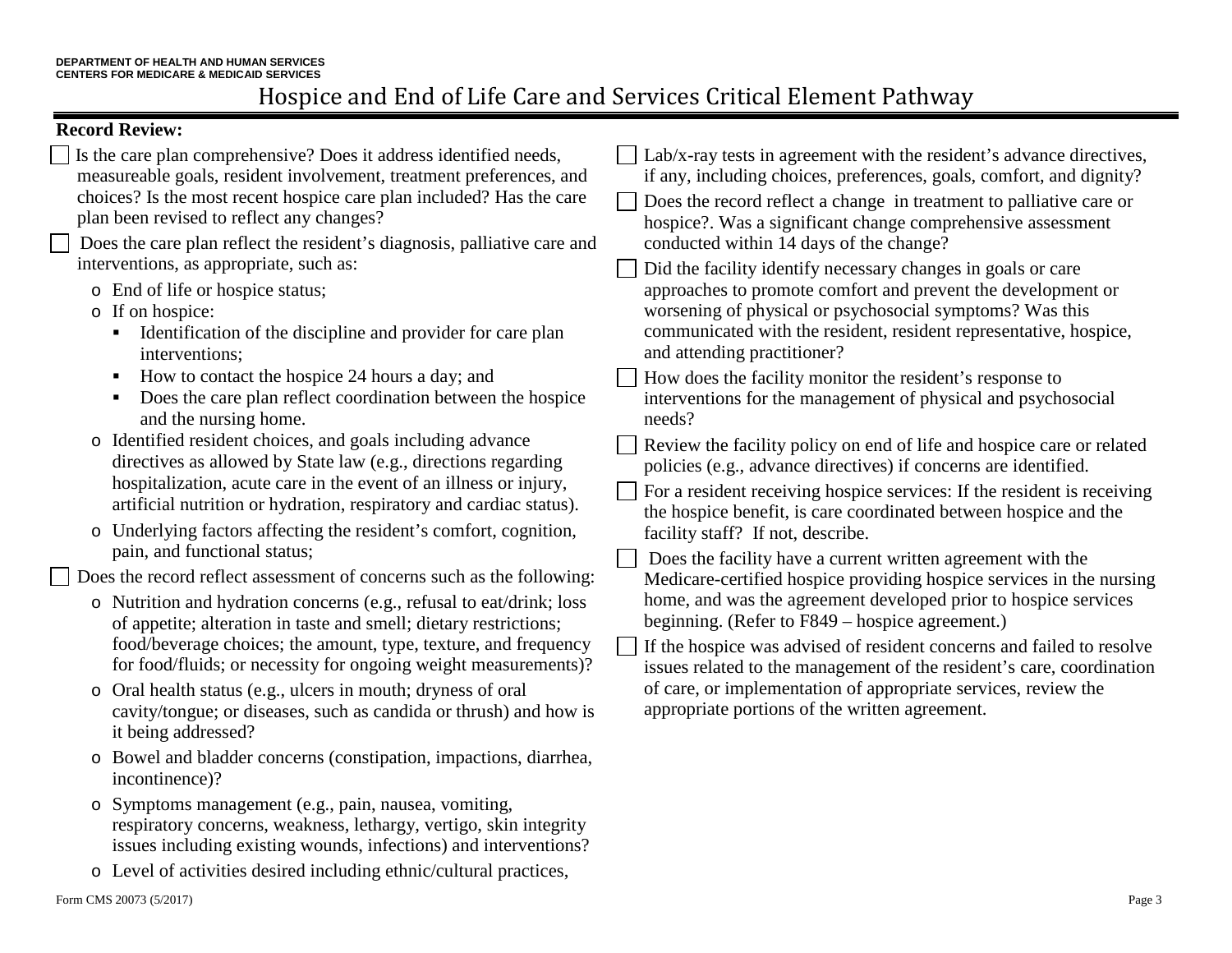choices regarding when to sleep and awaken?

- o Functional/ADL status including mobility?
- o Medications used for comfort, symptom control, and desired level of alertness?

### **Critical Element Decisions:**

*Referral of Hospice-Specific Concerns:* If the resident is receiving Medicare-certified hospice services and 1) the hospice was advised of concerns by the facility and failed to address and resolve issues related to coordination of care or implementation of appropriate services; or 2) the hospice failed to provide services in accordance with the coordinated plan of care, regardless of notice from the facility; or 3) if there is no current written agreement between the nursing home and the hospice; the survey team must refer this as a complaint to the State agency responsible for oversight of hospice, identifying the specific resident involved and the concerns identified.

NOTE: Most noncompliance related to end of life or hospice care and services can be cited at other regulations (e.g., assessment, care planning, accommodation of needs, and physician supervision). Surveyors should evaluate compliance with these regulations and cite deficiencies at F675 only when other regulations do not address the noncompliance.

- 1) A. Did the facility provide appropriate treatment and services for end of life care?
	- B. For a resident receiving hospice services: Did the facility collaborate with the hospice for the development, implementation, and revision of the coordinated plan of care and/or communicate and collaborate with the hospice regarding changes in the resident's condition, including transfer to the emergency department and/or hospital, if applicable?

If No to A or B, cite F684

- 2) Did the facility have an agreement to provide hospice services at the facility or with a Medicare-certified hospice, designate staff to the facility's interdisciplinary team who works with the hospice representative to coordinate care, and ensure each resident's care plan includes a description of the care and services provided by the hospice and facility? If No, cite F849
- 3) For newly admitted residents and if applicable based on the concern under investigation, did the facility develop and implement a baseline care plan within 48 hours of admission that included the minimum healthcare information necessary to properly care for the immediate needs of the resident? Did the resident and resident representative receive a written summary of the baseline care plan that he/she was able to understand? If No, cite F655

NA, the resident did not have an admission since the previous survey OR the care or service was not necessary to be included in a baseline care plan.